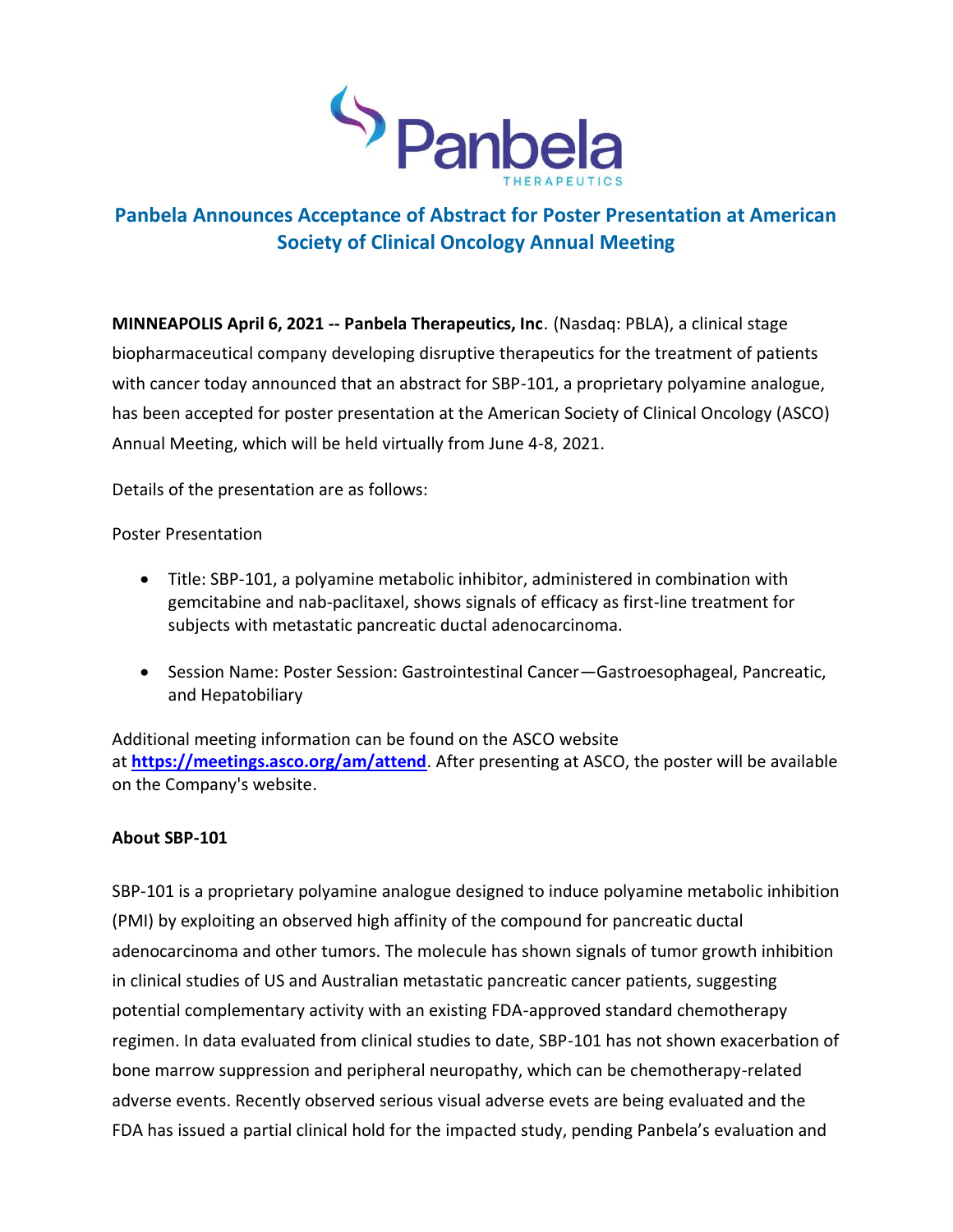response. The safety data and PMI profile observed in the current Panbela sponsored current clinical trial generally provides potential support for continued evaluation of the compound in a randomized clinical trial, subject to Panbela's submission of a complete response and the FDA's removal of the partial clinical hold. For more information, please visit **[https://clinicaltrials.gov/ct2/show/NCT03412799](https://www.globenewswire.com/Tracker?data=ggb69aNk_B4yqxRSrDMv-kB4Zx696Lu8xowsdRGjJhc30xjgW2Uo4leKtkmTg-Av2dUjryFPMJ4T8xKVnmLO5-s8aF6GGNnYmH0suCTx2JoQ6oIyzOB2b-KC6Za0lK9pCgK-syLIrNvwobdHSS1cIaky_LrOrHrJsbWtVt3JZZ-WNZus7zg4IZmDIT4y8P_VXMhGwKjcqSfpT9k1nOPpuzErPY9GcmYWwySvQ0ybqKZbs-zBqQ4ddSy-i7dlqP4q3wJbDjtJtIfnNsn3i482etEnXo8DA85LzuHCKJKqooH-TwHmCLPnzbLadGe280BVdFXoRITwxWAtQ1sjiiJYEtI_0yYe_KpCc6E4o7GqywsLayJtQ5KLXnoLilXPRzc9)** .

### **About Panbela**

Panbela Therapeutics, Inc. is a clinical-stage biopharmaceutical company developing disruptive therapeutics for patients with urgent unmet medical needs. The company's initial product candidate, SBP-101, is for the treatment of patients with metastatic pancreatic ductal adenocarcinoma, the most common type of pancreatic cancer. Panbela Therapeutics, Inc. is dedicated to treating patients with pancreatic cancer and exploring SBP-101's potential for efficacy in combination with other agents and in treating other types of cancer. Further information can be found at **[www.panbela.com](https://www.globenewswire.com/Tracker?data=oSR5rT5c3l_SxCqru7g9bQmtt-b4QkzkdNahD2yXbut7enKkyr0tq9yGL1k4tmuR58i5vrFQmZ4jS14VFdSfiirtRp1_PUY9ExBAMVyDU7_zKO0lybuGsoFwBFVrdwpRG4FHEz1lrnjdKJ080J92unpfQO7IROrVE85i-UD8agi7uiKpxtjQwBSbNopxqfW1AHgUmhx6l9qej40KSR5LOg6F9wuABDiFBilIu6l0-Bw=)** . Panbela Therapeutics, Inc. common stock is listed on The Nasdaq Stock Market LLC under the symbol PBLA.

#### **Cautionary Statement Regarding Forward-Looking Statements**

*This press release contains "forward-looking statements," including within the meaning of the Private Securities Litigation Reform Act of 1995. Forward-looking statements can be identified by words such as: "believes," "expect," "intend," "may," and "plan." Examples of forwardlooking statements include statements we make regarding the timing and content of the poster presentation. Forward-looking statements are neither historical facts nor assurances of future performance. Instead, they are based only on our current beliefs, expectations, and assumptions regarding the future of our business, future plans and strategies, projections, anticipated events and trends, the economy and other future conditions. Because forward-looking statements relate to the future, they are subject to inherent uncertainties, risks and changes in circumstances that are difficult to predict and many of which are outside of our control. Our actual results and financial condition may differ materially and adversely from the forwardlooking statements. Therefore, you should not rely on any of these forward-looking statements. Important factors that could cause our actual results and financial condition to differ materially from those indicated in the forward-looking statements include, among others, the following: (i) our ability to obtain additional funding to complete a randomized clinical trial; (ii) progress and success of our Phase 1 clinical trial; (iii) the impact of the current COVID-19 pandemic on our ability to complete monitoring and reporting in our current clinical trial; (iv) our ability to*